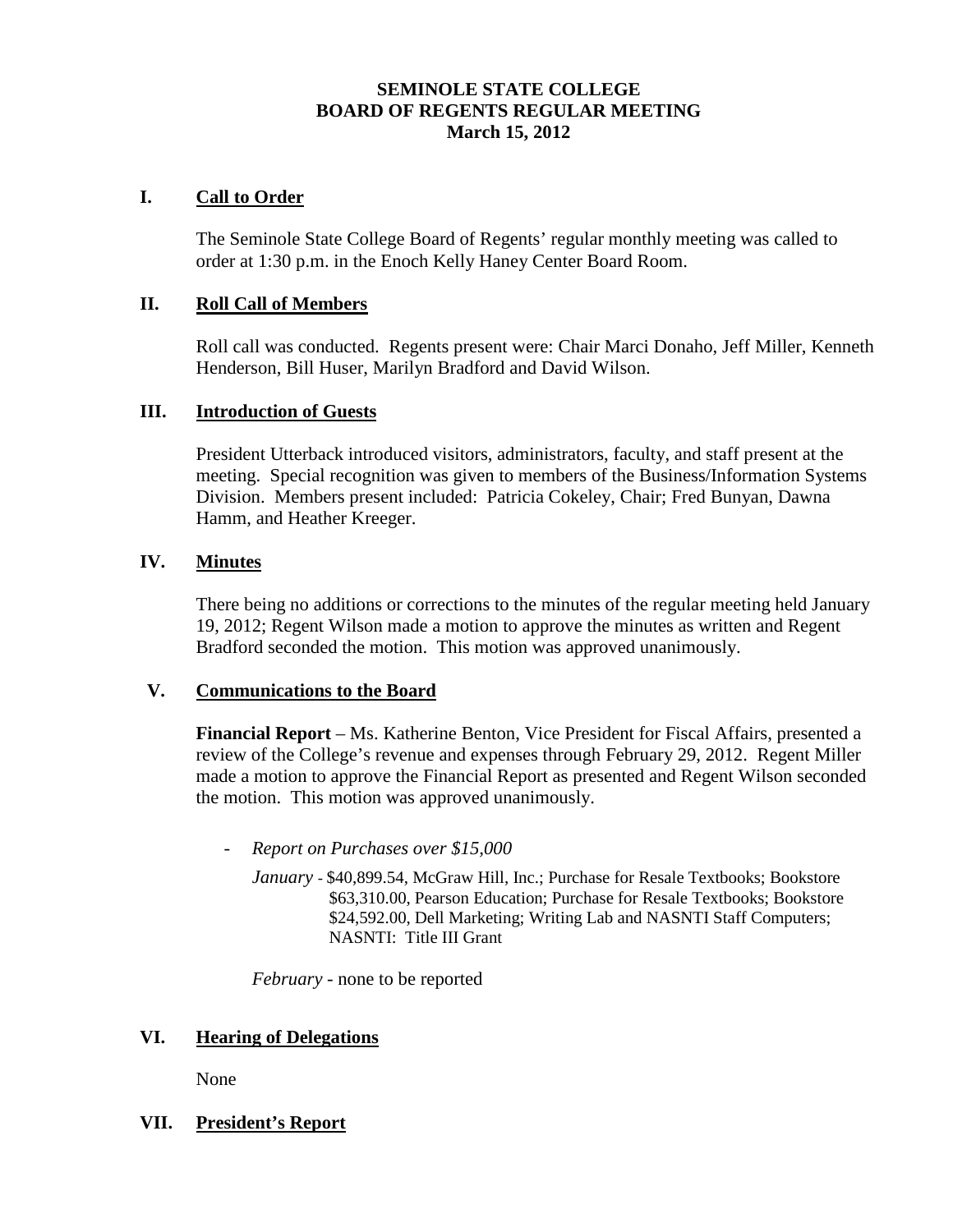**Minutes** SSC Board of Regents Regular Meeting March 15, 2012 Page 2

> President Utterback discussed items under the President's Report and the Business portion of the agenda by utilizing a PowerPoint presentation. (See enclosed copy of the PowerPoint presentation)

> *Personnel Update –* President Utterback informed the Board that Lorain McKay, Nursing Instructor has resigned.

*Campus Activities*– President Utterback told the Board about many campus activities that have occurred after the last Board meeting. Those were: SSC's Got Talent, January  $26<sup>th</sup>$ ; Black Heritage Month; Trojan Baseball Banquet, February 4<sup>th</sup>; February Chamber Honorees; English Faculty presented at the Annual Southwest/Texas Popular Culture and American Culture Association Conference; Higher Education Day at the Capitol, February 21<sup>st</sup>; SSC students competed in the Oklahoma Academic Challenge "Mind Games" February 21<sup>st</sup>; the SSC Classified Staff Association held a "Chili Cook-Off" on February  $22<sup>nd</sup>$ ; SSC student Corbin Graham participated in NASA's Reduced Gravity Student Flight Opportunities Program; the Native American Student Association visited the American Indian Cultural Center and Museum during construction; a PLC luncheon was held to inform them of OU's National Education for Women's Leadership Institute; Associate Professor of English Jim Wilson presented at the Associated Writing and Writing Program's annual meeting; SSC student Kate Blair attended the Nigh Institute as the college's Nigh Scholar; SSC students Janis Hart and Chun Fu "Jeff" Cheng were the All-Oklahoma Academic Team members for the college; Upward Bound Advisors Theran Hernandez and Marissa Lightsey attended the Black, Brown and College Bound conference with SSC students Samantha Fox and Justine Tilley; the Phlebotomy Program was awarded continued certification through NAACLS until April 16, 2016. President Utterback told the Board that Commencement would be held at  $10:30$  a.m. on May  $11<sup>th</sup>$ and the annual Spring Banquet will be held on May  $3<sup>rd</sup>$ . President Utterback updated the Board on the Vice President for Academic Affairs search and he informed them that Regent Marci Donaho has been nominated for another seven year term on the Board and Mike Ervin has been nominated to replace Regent Bill Huser.

#### **VIII. Business**

**Approval of Revision of Policy II-7-9 Concerning Tobacco Use on Campus –** President Utterback presented the Board with a copy of Executive Order 2012-01 from Governor Fallin, a copy of the current version of Policy II-7-9 and a copy of a proposed revision to this policy. This Executive Order from the Governor states that all State properties be tobacco free no later than 6 months from the date of the Executive Order. In compliance with that Executive Order the revision to this policy which is modeled after a suggested policy from the Executive Branch of the State of Oklahoma. This Policy would go into effect June 1, 2012. President Utterback recommended approval of this revision. Regent Bradford made a motion to approve the revision to Policy II-7-9 and Regent Henderson seconded this motion. This motion was approved unanimously.